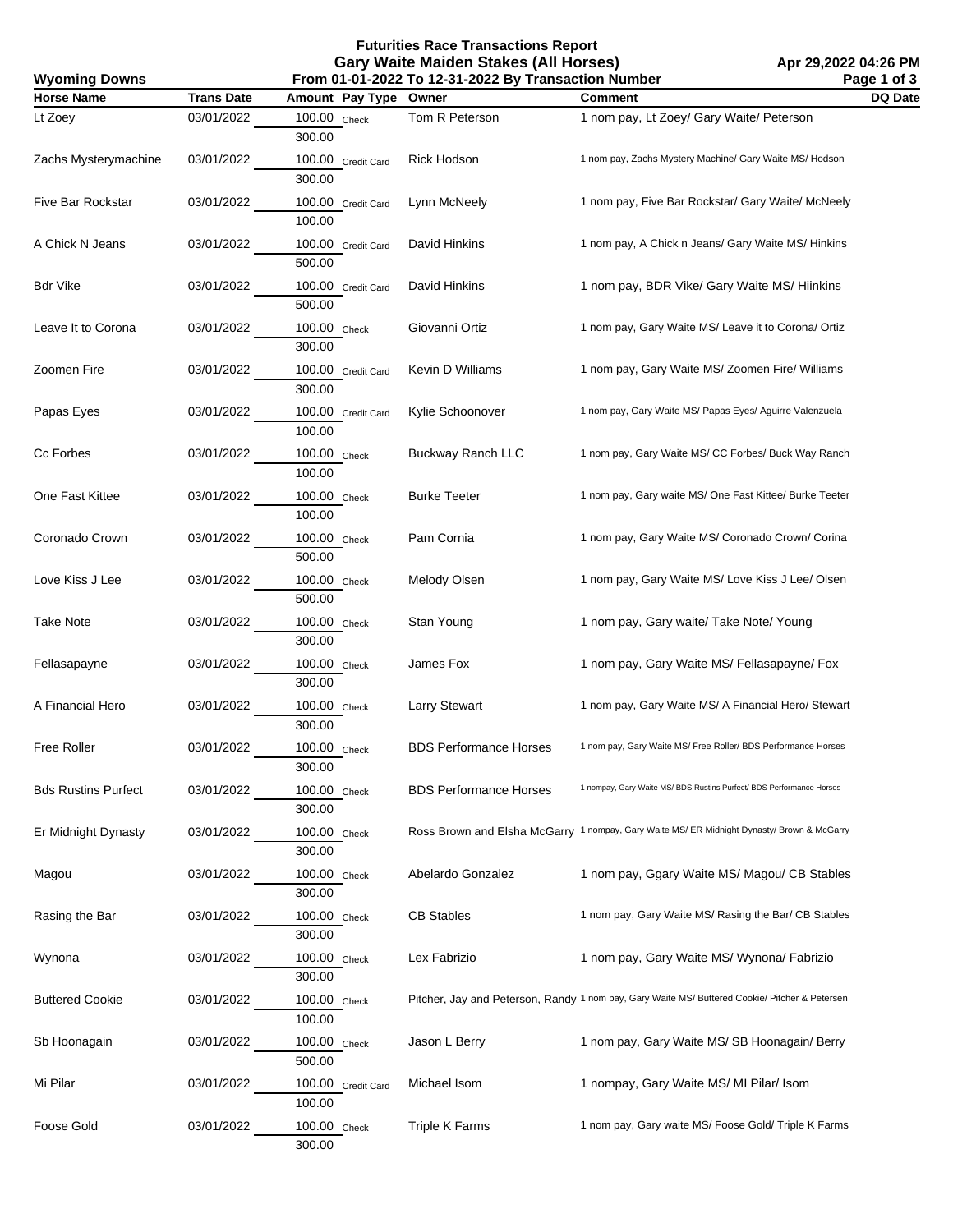**Futurities Race Transactions Report Gary Waite Maiden Stakes (All Horses) From 01-01-2022 To 12-31-2022 By Transaction Number**

| <b>Wyoming Downs</b> |                          |                                                    | From 01-01-2022 To 12-31-2022 By Transaction Number |                                                                                                                                                                    | Page 2 of 3 |
|----------------------|--------------------------|----------------------------------------------------|-----------------------------------------------------|--------------------------------------------------------------------------------------------------------------------------------------------------------------------|-------------|
| <b>Horse Name</b>    | <b>Trans Date</b>        | Amount Pay Type                                    | Owner                                               | <b>Comment</b>                                                                                                                                                     | DQ Date     |
| Legyndary            | 03/01/2022               | 100.00 Check<br>300.00                             | Uriel Dominguez Sr                                  | 1 nom pay, Gary Waite MS/ Legyndary/Dominguez                                                                                                                      |             |
| Train E              | 03/01/2022               | 100.00 Check<br>300.00                             | Uriel Dominguez                                     | 1 nom pay, Gary Waite MS/ Train e/ Dominguez                                                                                                                       |             |
| Jkh Brother Jim      | 03/01/2022               | 100.00 Credit Card<br>100.00                       | John A Happenny                                     | 1 nom pay, Gary Waite MS/ JKH Brother Jim/ Happenny                                                                                                                |             |
| Buzio                | 03/01/2022               | 100.00 Credit Card<br>100.00                       | Casey Sherman                                       | 1 nom pay /Gary waite MS/ Buzio/ Sherman                                                                                                                           |             |
| Lawless Times        | 03/01/2022               | 100.00 Check<br>100.00                             | Jay A McKee                                         | 1 nom pay, Gary Waite MS/ Lawless times/ McKee                                                                                                                     |             |
| Lt Zoey              | 04/01/2022               | 200.00 Check<br>300.00                             | Tom R Peterson                                      | 2 nom pay, Gary Waite MS/Lt Zoey/ Peterson                                                                                                                         |             |
| Badazing Badazoom    | 03/01/2022               | 100.00 Credit Card<br>100.00                       | Octavio Villarreal                                  | 1 nom pay, Gary waite MS/ Badazing Badazoom/ Villarreal                                                                                                            |             |
| Fly to the Beach     | 03/01/2022               | 100.00 Credit Card<br>100.00                       | Francisco Acala                                     | 1 nom pay, Gary waite MS/ Fly to the Beach/ Acala                                                                                                                  |             |
| Jess Bein Famous     | 03/01/2022<br>04/01/2022 | 100.00 Check<br>200.00 Check<br>300.00             | Shawto Quarter Horses<br>Shawto Quarter Horses      | 1 nom pay, Gary waite Ms/ Jess Bein Famous/ Shawto Quarter Horses<br>2 nom pay, Gary waite MS/ Jess Bein Famous/ Shawto Quarter Horses                             |             |
| Too Taboo            | 03/01/2022<br>04/01/2022 | 200.00 Check<br>200.00 Check<br>400.00             |                                                     | David Newbold & Brent Farley 1 nom pay, Gary waite/ too taboo/ Newbold & Farley<br>David Newbold & Brent Farley 2 nom pay, Gary Wait/too Taboo/ Newbold and Farley |             |
| Rasing the Bar       | 04/01/2022               | 200.00 Check<br>300.00                             | <b>CB Stables</b>                                   | 2 nom pay, Gary waite/ raising the Bar/ CB Stables                                                                                                                 |             |
| Magou                | 04/01/2022               | 200.00 Check<br>300.00                             | Abelardo Gonzalez                                   | 2 nom pay, Gary Waite/ Magou/ CB Stables                                                                                                                           |             |
| Crash My Partee      | 03/01/2022<br>04/01/2022 | 100.00 Credit Card<br>200.00 Credit Card<br>300.00 | Wyoming fast horses IIc<br>Wyoming fast horses IIc  | 1 nompay, Gary waite/ Crash My Partee/ Wyoming Fast Horses<br>2 nom pay, Gary waite/ Crash My Partee/ Alison                                                       |             |
| Wynona               | 04/01/2022               | 200.00 Check<br>300.00                             | Lex Fabrizio                                        | 2 nom pay, Gary Waite MS/ Wynona/ Fabrizio                                                                                                                         |             |
| Sb Hoonagain         | 05/02/2022<br>05/02/2022 | 200.00 Check<br>200.00 Check<br>500.00             | Jason L Berry<br>Jason L Berry                      | 2 nom pay, Gary Waite MS/ SB Hoonagain/ Berry<br>3 nom pay, Gary Waite Ms/ SB Hoonigan/ Berry                                                                      |             |
| Love Kiss J Lee      | 04/01/2022               | 200.00 Check<br>500.00                             | Melody Olsen                                        | 2 nom pay, Gary Waite MS/Love Kiss J Lee/ Vantassell                                                                                                               |             |
| Er Midnight Dynasty  | 04/01/2022               | 200.00 Check<br>300.00                             |                                                     | Ross Brown and Elsha McGarry 2 nom pay, Gary Waite MS/ ER Midnight Dynasty/ Brown McGarry                                                                          |             |
| Coronado Crown       | 04/01/2022               | 200.00 Check<br>500.00                             | Pam Cornia                                          | 2 nom pay, Gary waite MS/ Coronado Crown/ Corina                                                                                                                   |             |
| Zoomen Fire          | 04/01/2022               | 200.00 Credit Card<br>300.00                       | Kevin D Williams                                    | 2 nom pay, Gary waite MS/Zoomen Fire/ Williams                                                                                                                     |             |
| Leave It to Corona   | 04/01/2022               | 200.00 Check<br>300.00                             | Giovanni Ortiz                                      | 2 nom pay, Gary Waite MS/ Leave it to Corona/ Ortiz                                                                                                                |             |
| Jess Glock           | 03/01/2022<br>04/01/2022 | 200.00 Credit Card<br>200.00 Credit Card<br>400.00 | Luis Raul Caballero<br>Luis Raul Caballero          | 1 nom pay, Gary Waite Ms/ Jess Glock/ Caballero<br>2 nom pay, Gary Waite MS/ Jess Glock/ Caballero                                                                 |             |
| Azoom Flash          | 03/01/2022<br>04/01/2022 | 200.00 Credit Card<br>200.00 Credit Card<br>400.00 | Luis Raul Caballero<br>Luis Raul Caballero          | 1 nom pay, Gary Waite MS/ Azoom Flash/ Caballero<br>2 nom pay, Gary Waite MS/ Azoom Flash/ Caballero                                                               |             |
| Dark Move            | 03/01/2022<br>04/01/2022 | 200.00 Credit Card<br>200.00 Credit Card<br>400.00 | Luis Raul Caballero<br>Luis Raul Caballero          | 1 nom pay, Gary Waite MS/ Dark Move/ Caballero<br>2 nom pay, Gary Waite MS/ Dark Move/ Caballero                                                                   |             |
| Sb Tophand           | 03/01/2022               | 100.00 Check                                       | Wayne Lyle                                          | 1 nom pay, Gary Waite MS/SB Tophand/Lyle                                                                                                                           |             |